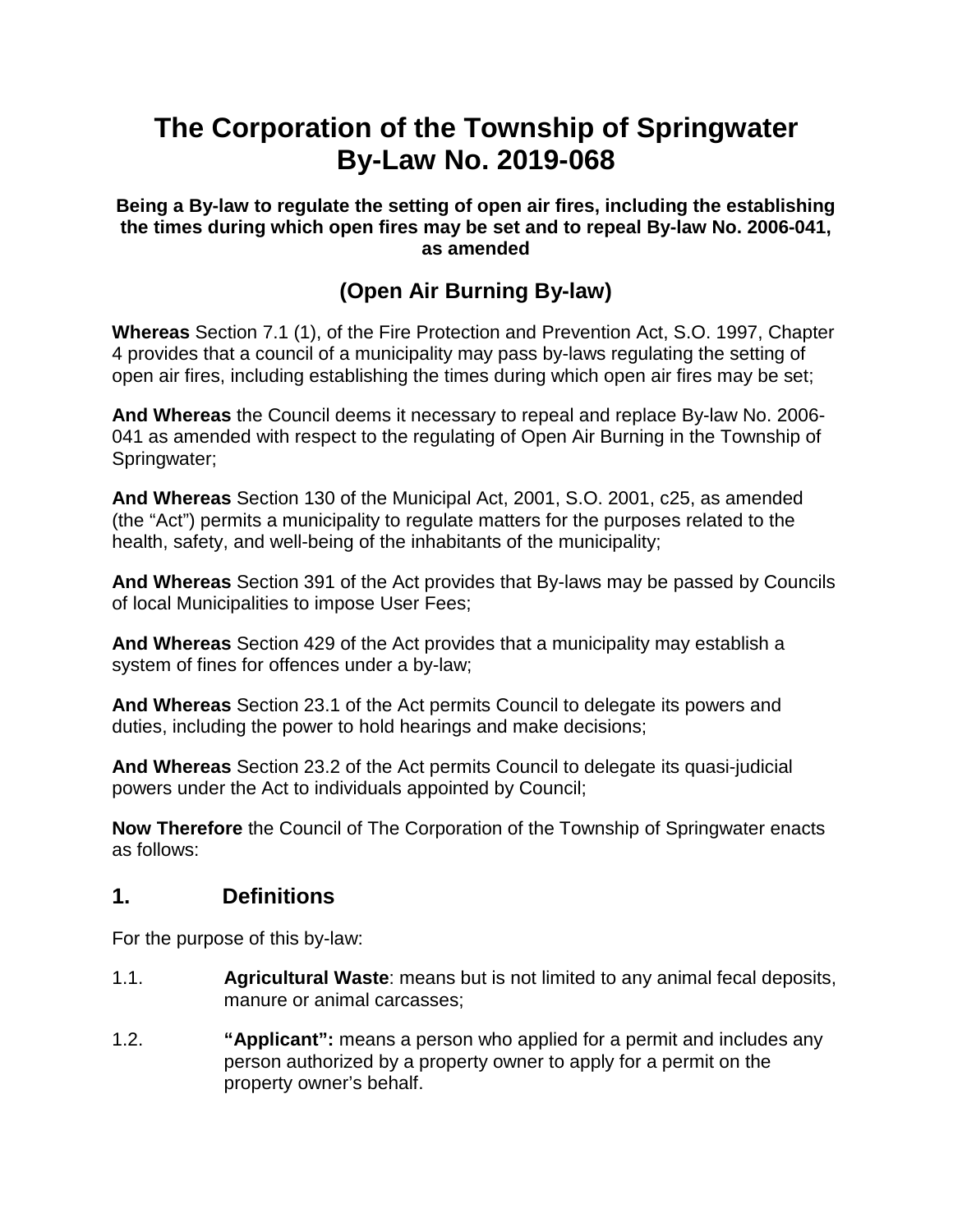- 1.3. **Barbecue**: means but is not limited to a CSA or ULC certified portable appliance or grill intended for cooking over an open air fire;
- 1.4. **Fire Permit**: means a valid permit issued by the Springwater Fire and Emergency Services authorizing an Open Air Fire;
- 1.5. **Clean Wood Products**: means untreated, not painted, uncontaminated wood;
- 1.6. **Combustible Waste**: means but is not limited to used vehicle bodies, tires, construction waste, painted or treated lumber, oil, grease, paint, cloth, rags, plastics, kitchen waste, food scraps, or other material which contents include the aforementioned;
- 1.7. **Council**: means the Council of The Corporation of the Township of Springwater;
- 1.8. **Fire Chief**: means a person appointed by Council under the Fire Protection and Prevention Act or designate;
- 1.9. **Open Burn/Open Air Fire**: means a fire larger than .75 meters in diameter by .75 metres in height and no larger than 2 metres in diameter and 2 metres in height;
- 1.10. **Outdoor Solid Fuel Burning Appliance**: means an appliance, portable or fixed in place, constructed of non-combustible material, that contains a chamber located within the firebox of the appliance used to contain a combustible flame, a stack to control the flow of air or combustion gases from the appliance, a spark arrestor located at the end of the stack to control disbursement of sparks, and is enclosed on all sides;
- 1.11. **Out of Control Fires:** means a fire that requires the Fire Department to respond to extinguish or control, or a fire that may meet the other requirements of the Bylaw, but in the opinion of the Fire Chief's designate the responsible party does not have adequate means to extinguish the fire
- 1.12. **Person**: means an individual human being, association, firm, partnership, private club, incorporated company, corporation, agent or trustee and the heirs, executors or other legal representatives of a person to whom to context may apply according to law;
- 1.13. **Property Owner:** means the registered individual/s or entity in possession of title for the land, building or other property.
- 1.14. **Recreational Fire**: means a fire no larger than .75 metres in diameter by .75 metres in height;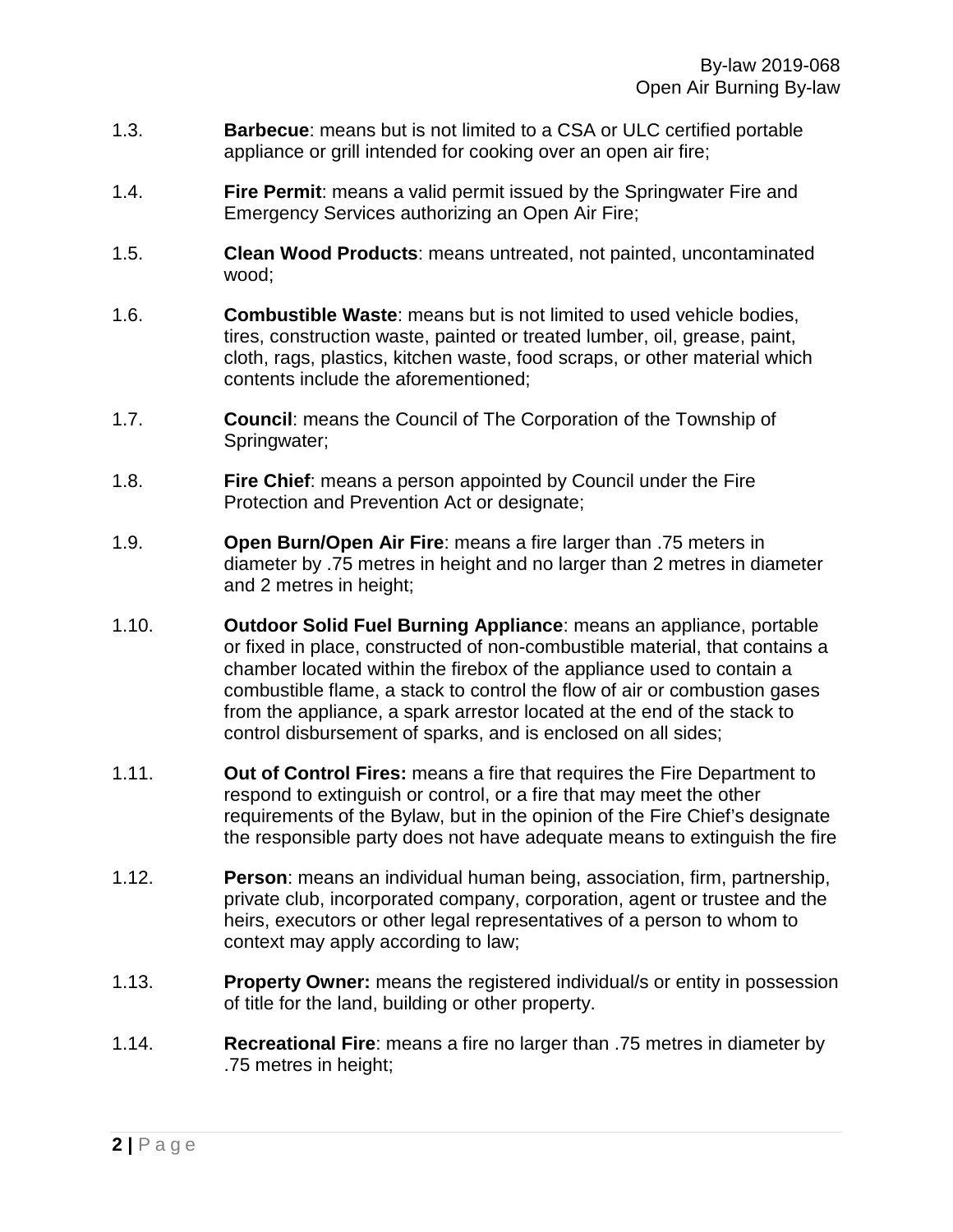- 1.15. **Sunrise**: means the sunrise as per the Environment Canada Website standard times of solar rise/set for Toronto area.
- 1.16. **Sunset**: means the sunset as per the Environment Canada Website standard times of solar rise/set for Toronto area.
- 1.17. **Supervise**: means to be outdoors in close proximity to the fire and in constant visual contact of the fire until fully extinguished.
- 1.18. **Township**: means The Corporation of the Township of Springwater;
- 1.19. **Yard Waste**: means but is not limited to leaves, brush, grass and vegetation clippings, pine needles, peat moss, garden plants, weeds, hay, straw and other material which contents include the aforementioned.

## **2. Requirements for a Fire Permit**

#### 2.1. **Requirements for fire permit**

No Person shall set a fire, or permit a fire to burn without a permit issued by the Township of Springwater, in accordance with the provisions outlined in Schedule "B" – Open Air Burning Regulations and Open Air Burn – Restricted Areas which is updated frequently and can be found on the Township's website.

### 2.2. **Application for Fire Permit**

Only the property owner or its authorized agent shall apply for a fire permit. The agent must have written permission from the property owner to apply for a Fire Permit.

#### 2.3. **Expiry Date**

A Fire Permit obtained under this By-law is valid from the time of issuance to December 31<sup>st</sup> of the same year.

#### 2.4. **Jurisdiction**

This By-law and its provisions are deemed to apply to everyone, including individuals engaged in farming and all lands within the municipality where farming is carried on.

- 2.5. Prior to issuance of a Fire Permit, the owner of the property or authorized agent shall:
	- a) When required, pay the fire permit fees, as applicable and set out in Schedule "A" attached hereto and forming part of this By-law; and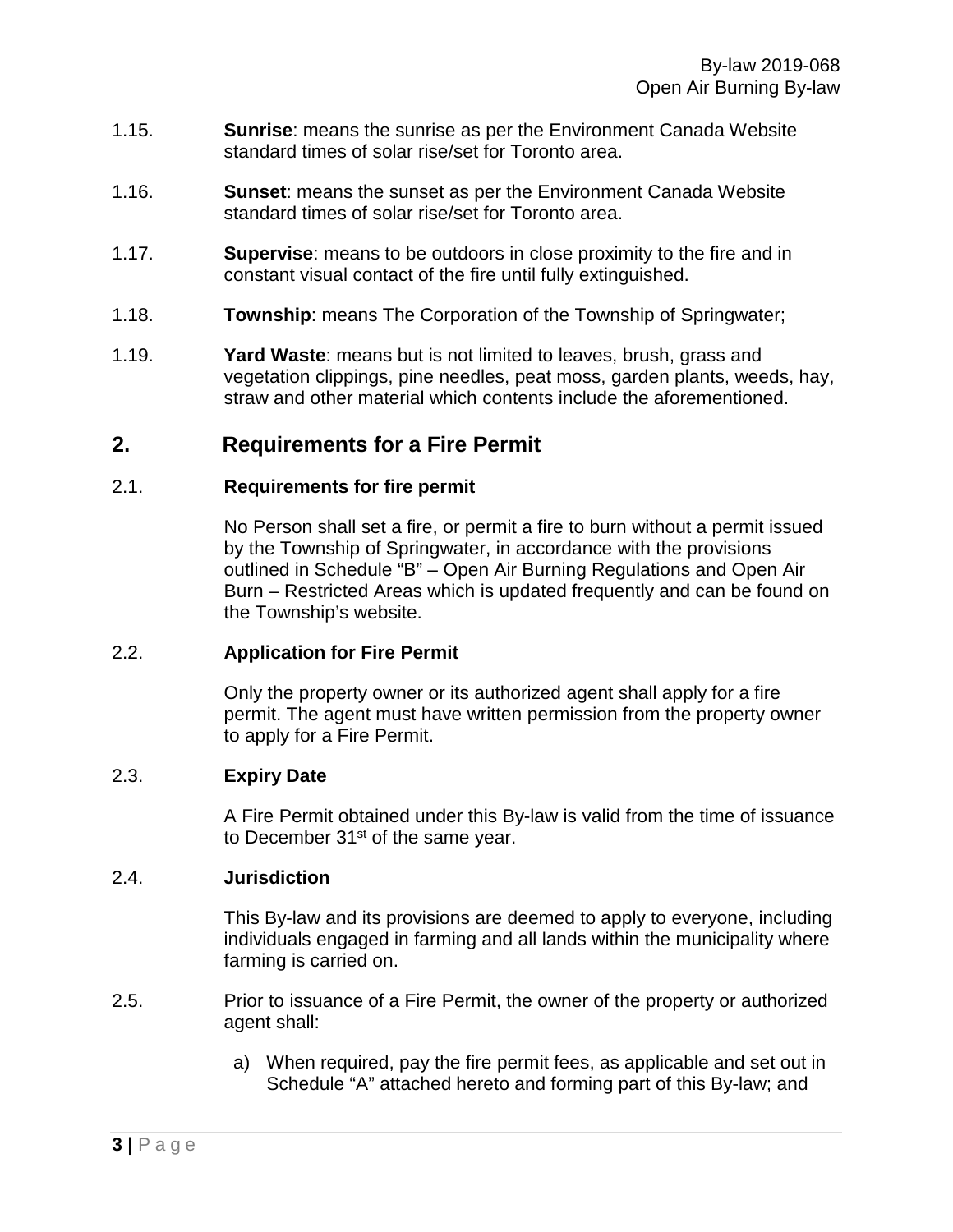b) Sign an open burning agreement as provided by the Fire Chief.

## **3. Information Required for Issuance of a Fire Permit**

Any Person may apply in writing to the Fire Chief for a Fire Permit to authorize the setting and burning of a fire within the Township, in accordance with the provisions of this By-law.

#### 3.1. **Information**

Any person obtaining a Fire Permit shall provide the following information at the time of applying for the permit, on a form prescribed by the Fire Chief, or designate:

- a) Name of property owner;
- b) Written permission from the property owner if the applicant is not the property owner;
- c) The municipal address where the fire is to be set, including the emergency number or street name and house number;
- d) Telephone number for immediate contact;
- e) Signature of applicant.

#### 3.2. **A Fire Permit shall not be issued**

No person or corporation shall apply for a Fire Permit unless the emergency number or street number is posted and clearly visible from the road.

3.3 Open Air Permits shall not be issued to those living in restricted areas, a list of which can be found on the Township's website. Only recreational fire permits shall be authorized.

### **4. Responsibilities of all Persons in the Township**

- 4.1. All Persons setting open fires in the Township are subject to the conditions as set out in Schedule "B" attached hereto and forming part of this By-law;
- 4.2. All persons setting open fires in the Township shall inform themselves of the fire rating to determine whether a fire ban is in effect.
- 4.3. Ensuring that this By-law is complied with is the responsibility of the property owner, applicant and any persons responsible for the fire. Where this By-law or a condition of a Fire Permit is not complied with, the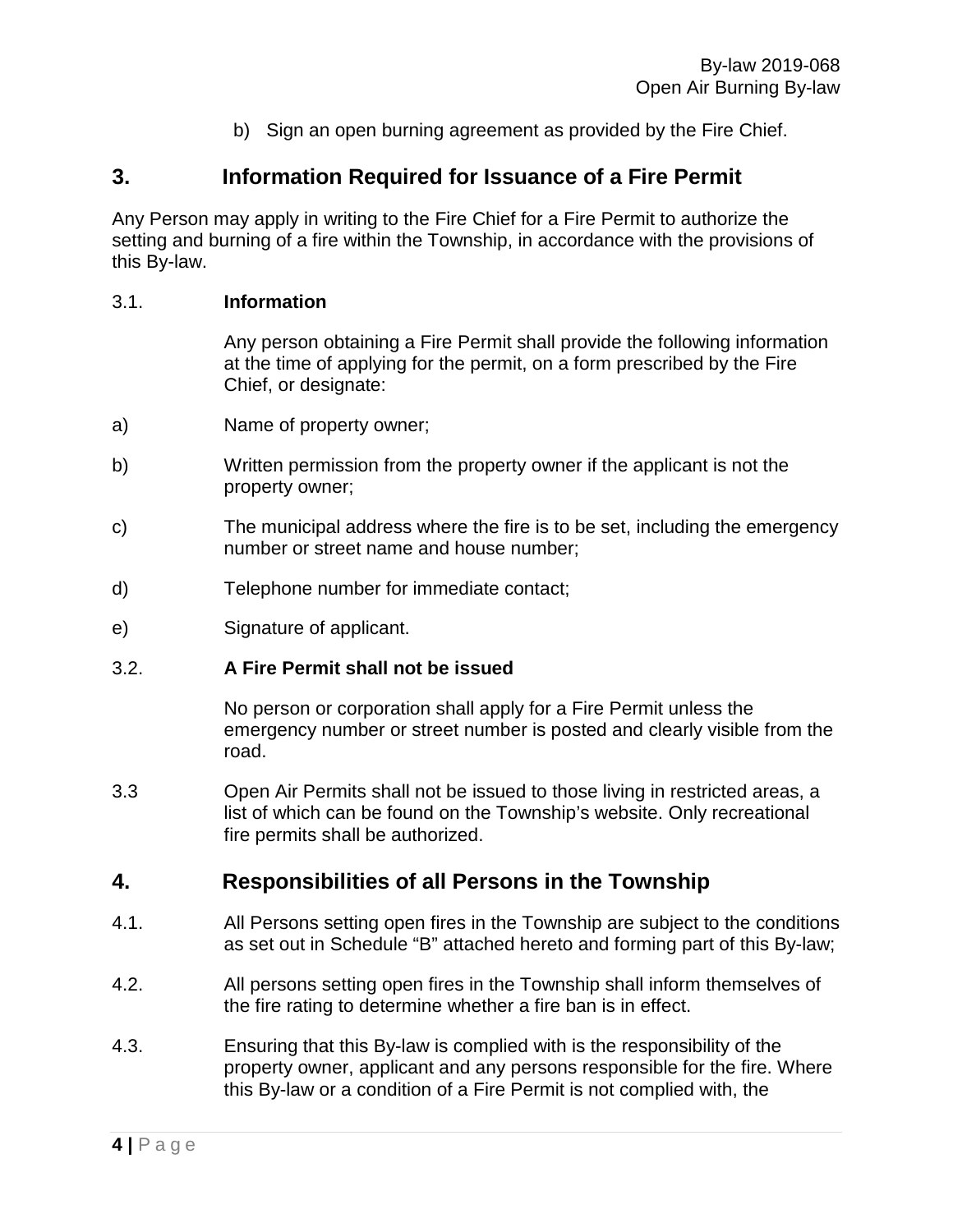property owner, applicant and any person may be convicted and subject to fines pursuant to the Schedule "C" and the Provincial Offences Act, R.S.O. 1990, c. P.33, as amended.

4.4. Where this By-law or a condition of a Fire Permit is not complied with, any Person may be convicted and subject to fines pursuant the Provincial Offences Act, R.S.O. 1990, c. P.33, as amended.

### **5. Refusal of Fire Permit**

#### 5.1. **Refusal of Fire Permit**

The Fire Chief may refuse to issue a Fire Permit to any applicant who, in the Fire Chief's opinion, should not be permitted a Fire Permit for the following reasons:

- 5.1.1. Because of past non-compliance with the requirements of this By-law; or
- 5.1.2. Because of failure to comply with the requirements of this By-law, or
- 5.1.3. Because of failure to comply with other applicable By-laws of the Township or of any local board thereof, or
- 5.1.4. Because of failure to comply with any statute, order-in-council, or regulation of the Provincial Legislature or the Parliament of Canada or of any Agency, or Board of Commission thereof, or
- 5.1.5. Because in the opinion of the Fire Chief, it is not the in the interest of public safety to issue a permit.

#### 5.2. **Notice of Refusal**

In the event that a fire application is refused, the Applicant shall be advised verbally or by electronic means in the case of an online permit application.

#### 5.3. **Fire Chief's Decision is Final**

Fire Chief's decision to issue, refuse to issue, revoke, or suspend a permit shall be final and not subject to further review.

### **6. Revocation or Suspension**

#### 6.1. **Suspension or Revocation for Breach of Terms**

The Fire Chief may suspend or revoke a Fire Permit of any person who, in the Fire Chief's opinion: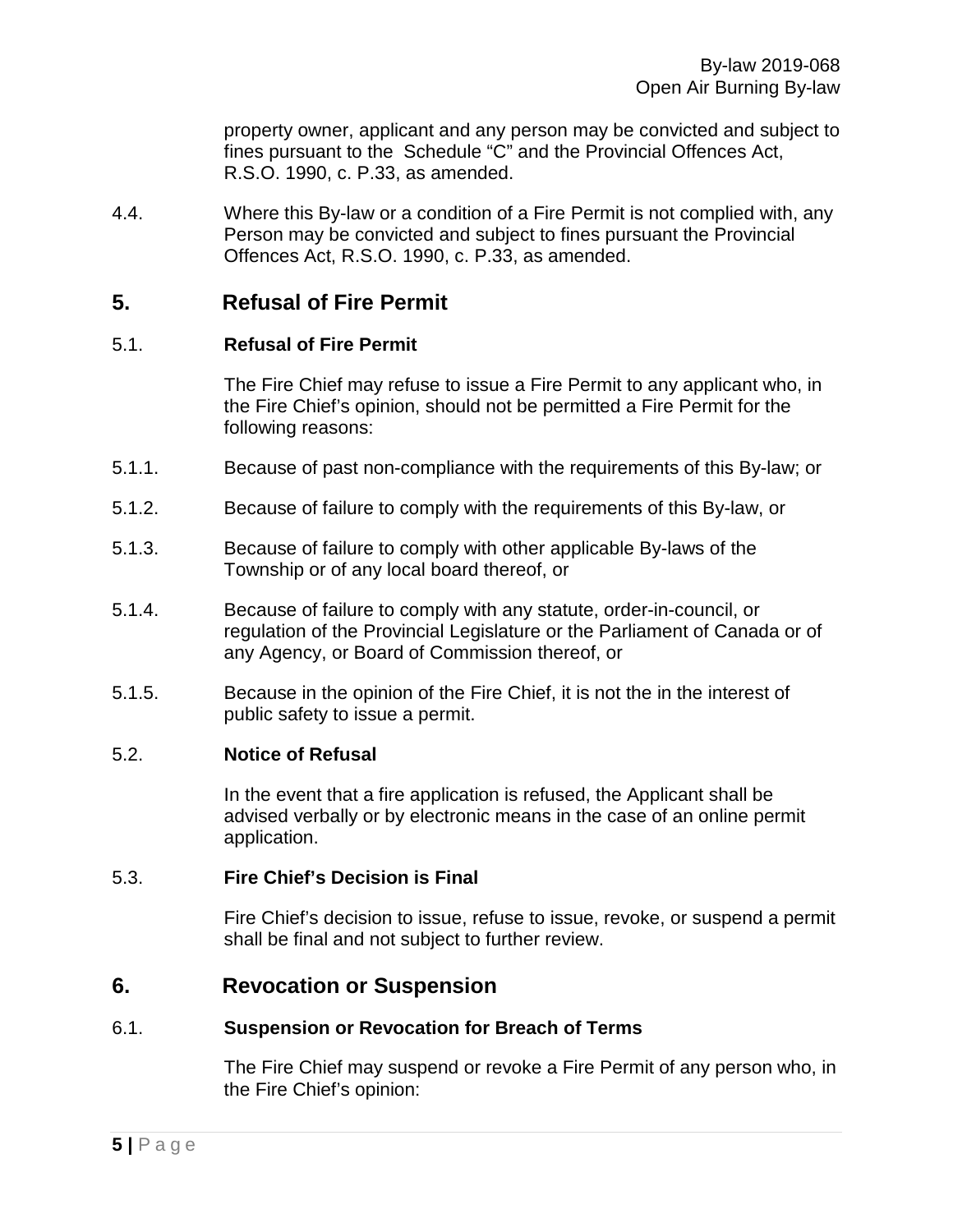- 6.1.1. Has failed to comply with the requirements of this By-law, or
- 6.1.2. Has failed to comply with other applicable By-laws of the Township or of any local board thereof, or
- 6.1.3. Has failed to comply with any statute, order-in-council, or regulation of the Provincial Legislature or the Parliament of Canada or of any Agency, or Board of Commission thereof.

#### 6.2. **Notice of Impending Suspension or Revocation**

Prior to the suspension or revocation of the Fire Permit, the Fire Chief shall give Notice in writing to the property owner by registered mail or personal delivery. Notice shall be deemed effective three (3) days after mailing or immediately upon personal delivery.

#### 6.3. **Fire Permit to be returned upon Suspension or Revocation**

Upon suspension or revocation of a Fire Permit, the property owner shall:

- 6.3.1. Return all Fire Permits issued with reference to such Fire Permit, and
- 6.3.2. Permit any Officer to enter the premises, or other property for the purpose of receiving or taking the Fire Permits, and
- 6.3.3. In no way hinder, prevent or obstruct the Fire Chief from carrying out his/her duties.

#### 6.4. **Offence to continue burning when permit is Suspended or Revoked**

No Person shall engage in, or continue to conduct, or permit any Person to engage in or continue to conduct, Open Air Burning where a Fire Permit is required under this By-law while such Fire Permit is suspended or revoked under the provisions of this By-law.

#### 6.5. **No refund of fees when permit is Suspended or Revoked**

A suspended or revoked Fire Permit results in the surrender of all fees.

### **7. Exemptions**

No permit shall be required for and the provisions of this by-law shall not apply to:

- 7.1. A fire wholly contained in a Barbecue used for the preparation of food for human consumption; or
- 7.2. An Outdoor Solid Fuel Burning Appliance that is being used for the purposes of heating a residence or business.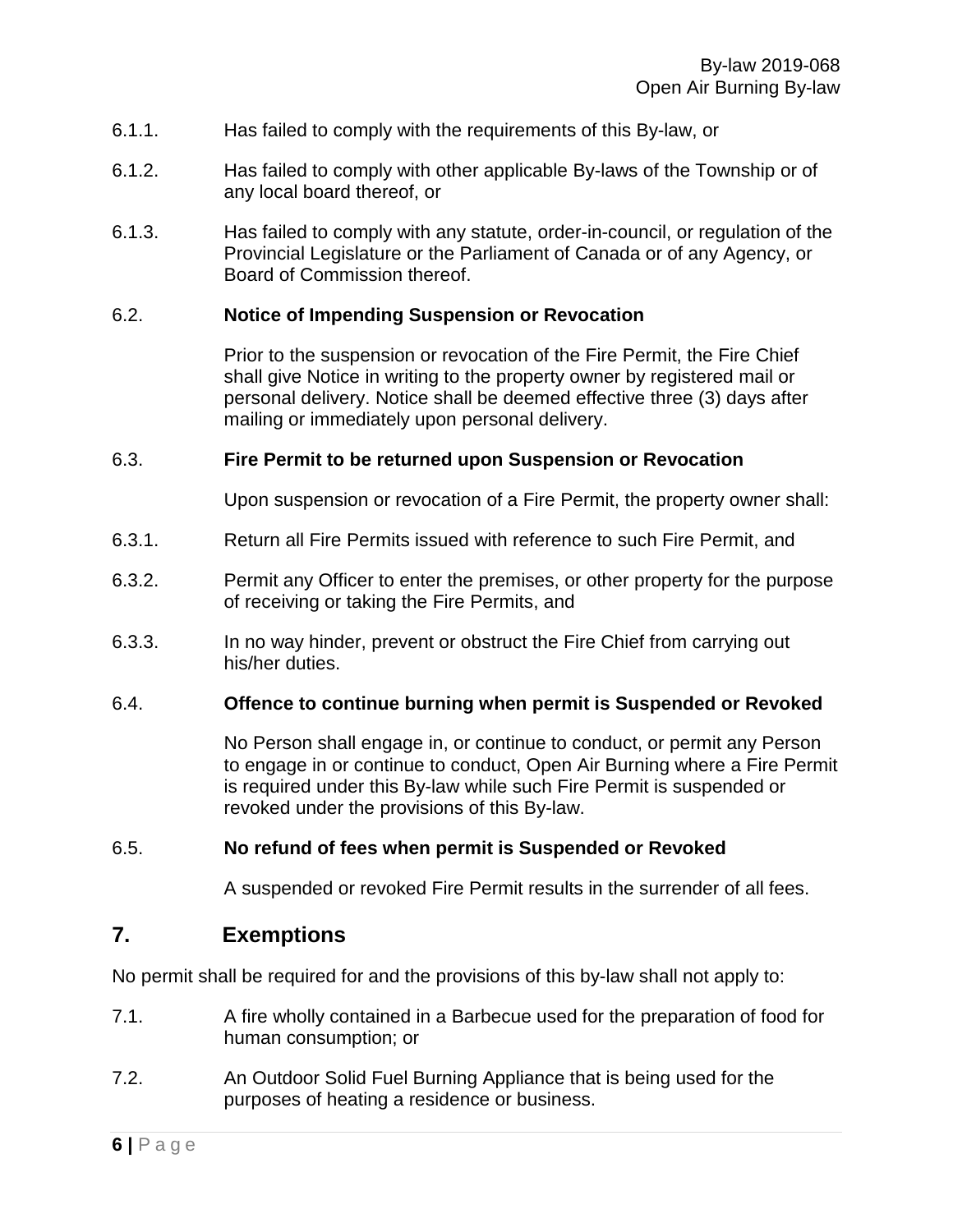### **8. Enforcement and Penalties**

#### 8.1. **Fire Chief to Administer**

This By-law shall be administered by the Fire Chief of the Township or such other person or persons as Council may appoint by By-law.

#### 8.2. **Inspection**

The Fire Chief, and without limiting the generality thereof may include the Fire Chief, Municipal Law Enforcement Officer, Police Officer or any agent, servant or employee of such servants as designated by Council, may at any time, inspect or cause to be inspected the premise, for which a fire permit is required pursuant to this By-law.

#### 8.3. **Authority to Institute Fire Ban**

The Fire Chief may institute a fire ban at any time as may be deemed necessary for safety reasons or to protect the natural environment. No

Person shall set an Open Air or Recreational Fire at any time during a fire ban. At such time as a fire ban is in effect, no person may set off fireworks or use a flying lantern.

#### 8.4. **Municipal Law Enforcement Officer to Enforce**

This By-law shall be enforced by the Fire Chief, Municipal Law Enforcement Officer, Police Officer and all such persons shall be considered inspectors under the terms of this By-law.

- 8.5. The Fire Chief or designate, By-law Officer or Police Officer is authorized to enforce the provisions of this By-law pursuant to the Provincial Offences Act R.S.O. 1990, c.P.33, as amended.
- 8.6. Every person who contravenes or fails to comply with any provision of this By-Law is guilty of an offence and upon conviction is liable to a fine as provided for in the Provincial Offences Act, R.S.O. 1990, c. P. 33, as amended. The fees/fines found in Schedule "C" Fine Guideline are the responsibility of the property owner. Every person who contravenes or fails to comply with any provision of this By-law is guilty of an offence.

#### 8.7. **Presentation of Fire Permit**

A copy of the Fire Permit shall be presented by the property owner or authorized agent upon the request of the Fire Chief, Municipal Law Enforcement Officer or Police Officer.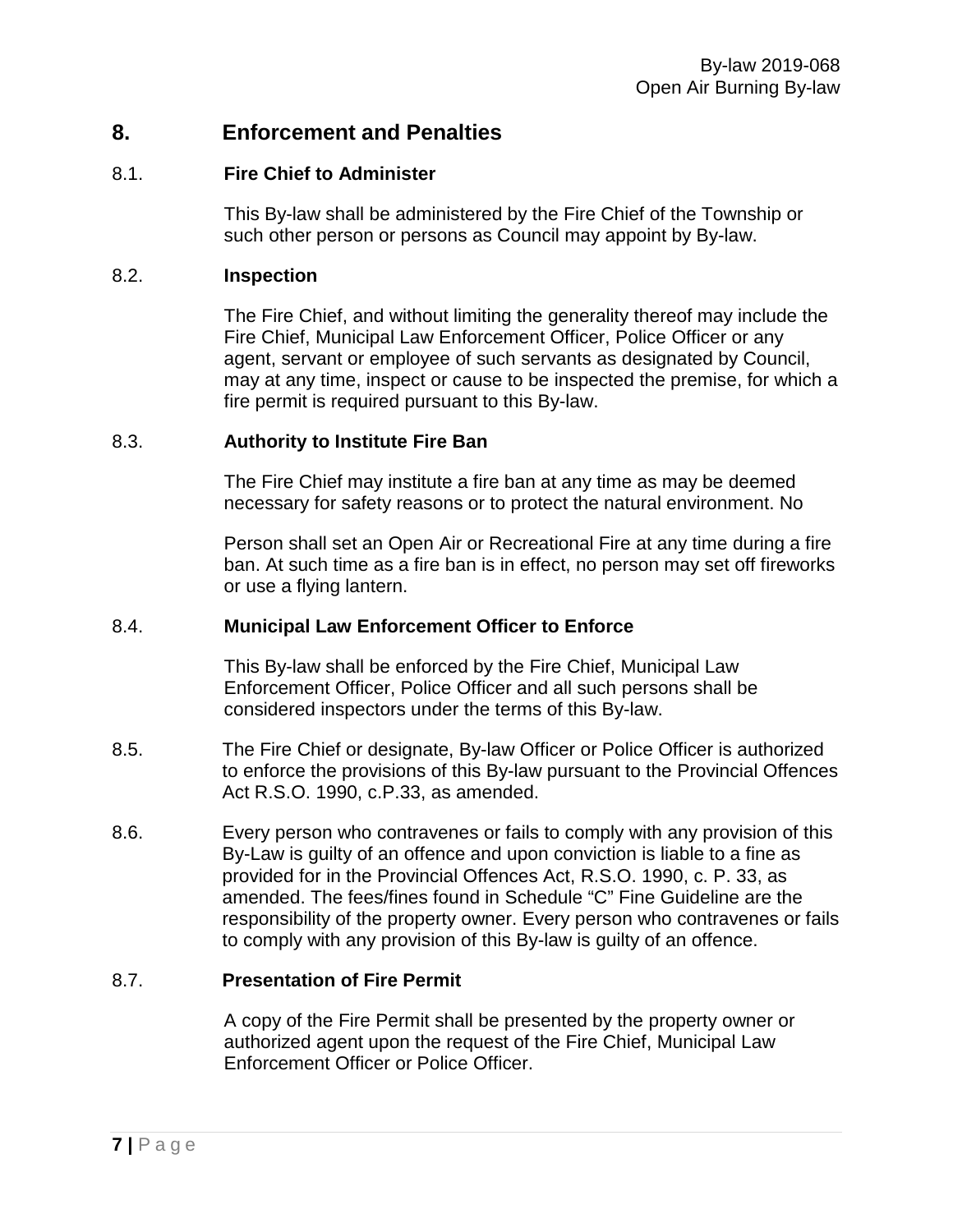### **9. Fees Schedule**

#### 9.1. **Fire Fees**

Fire Permit Fees are hereby established for certain services provided by the Springwater Fire and Emergency Services Department as set out on Schedule "A" attached hereto and forming part of this By-law (hereinafter "Fees").

### **10. Miscellaneous**

#### 10.1. **Severability**

If any court of competent jurisdiction finds that any of the provisions of this By-law are ultra vires the jurisdiction of Council, or are invalid for any reason, such provisions shall be deemed to be severable and shall not invalidate any of the other provisions of the By-law which shall remain in full force and effect.

#### 10.2. **Number and Gender**

Where the context permits, words importing the singular member of or the masculine gender, also includes more than one persons, parties or things of the same kind than one and female as well as male.

#### 10.3. **Interpretation of May and Shall**

For the purposes of this By-law, "may" shall be construed as permissive and "shall" shall be construed as imperative.

#### 10.4. **Applicable Legislation**

If any provisions of this by-law are inconsistent with the Fire Protection and Prevention Act, Ontario Fire Code, the Forest Fire Prevention Act, Environmental Act or any other Federal or Provincial Act or regulation, the provisions of the applicable Act shall apply.

#### 10.5. **Title and Scope**

This By-law may be cited as the "Open Air Burning By-law".

10.6. This by-law shall apply to all land within the geographical limits of the Township of Springwater and the setting of fires in the open air on any such land.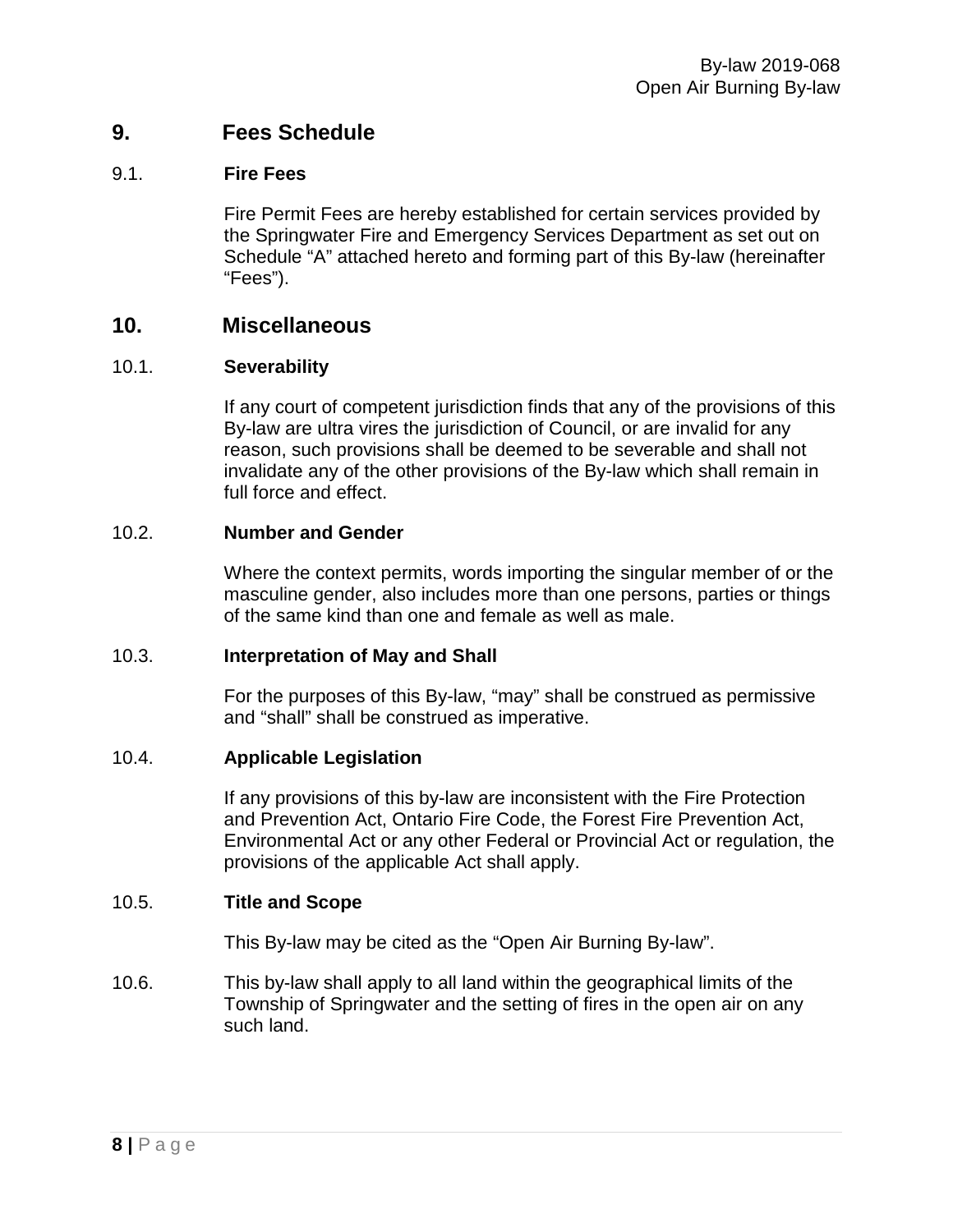## **11. Repeal**

11.1. That By-law No. 2006-041, 2017-044 and any other by-law inconsistent with this by-law are hereby repealed.

## **12. Force and Effect**

12.1. That this By-law shall take force and effect upon final passage thereof.

#### **Read a first, second and third time and finally passed this 4th day of September, 2019.**

**The Corporation of the Township of Springwater**

**Original Signed by**

\_\_\_\_\_\_\_\_\_\_\_\_\_\_\_\_\_\_\_\_\_\_\_\_\_\_\_\_\_\_\_\_\_ Mayor

**Original Signed by**

\_\_\_\_\_\_\_\_\_\_\_\_\_\_\_\_\_\_\_\_\_\_\_\_\_\_\_\_\_\_\_\_\_ Clerk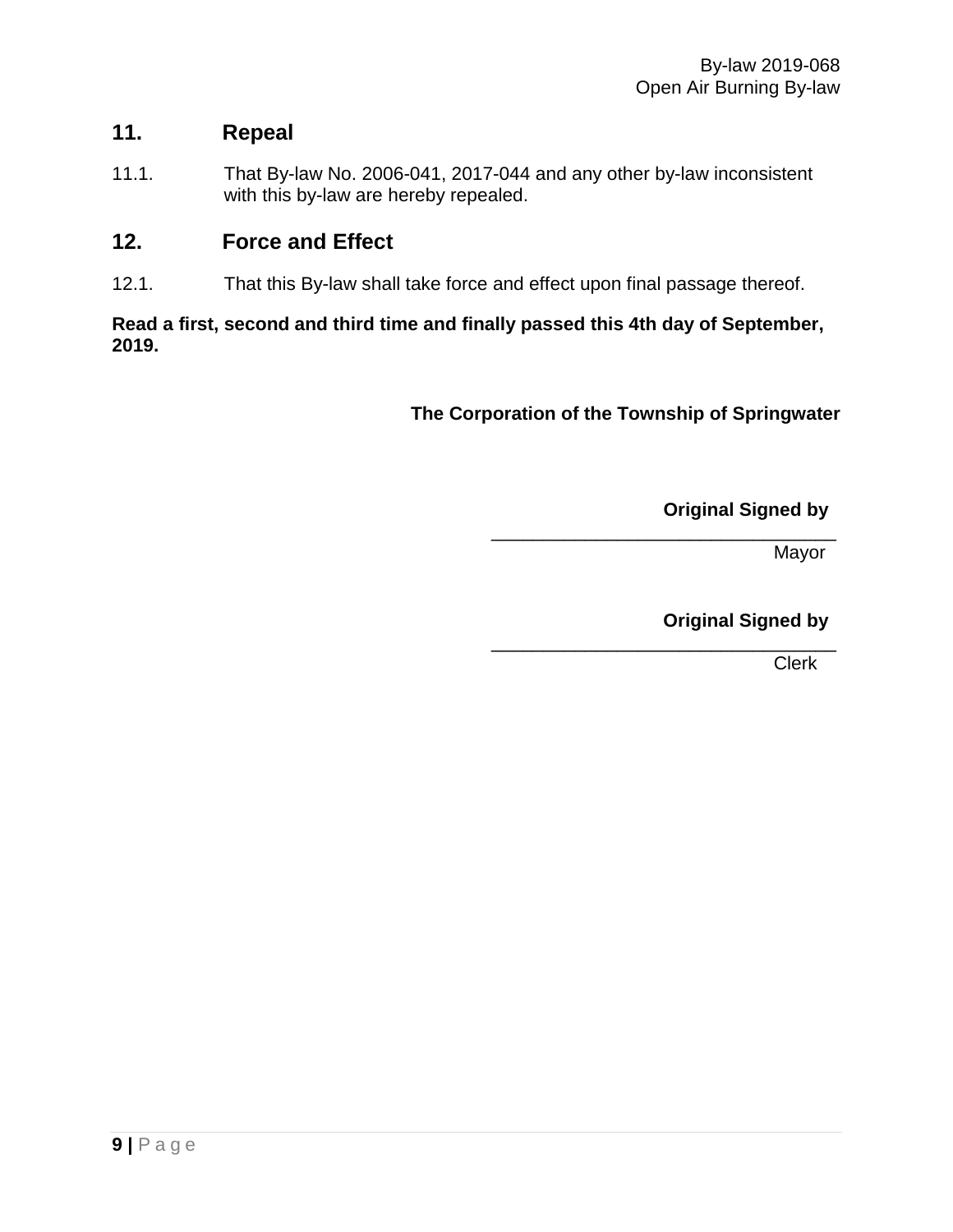## **The Corporation of the Township of Springwater**

## **By-Law No. 2019-068: Open Air Burning**

## **Schedule "A"**

## **Open Air Burning User Fees**

### **Open Burning Permit Fees:**

| <b>Permit</b>                                           | <b>User Fee</b>                           |
|---------------------------------------------------------|-------------------------------------------|
| <b>Recreational Fire</b>                                | \$15                                      |
| <b>Open Burning Permit</b>                              | \$15                                      |
| Open Burning Permit as a result of clear cutting.       | \$200 per 1/2 hectare or part<br>thereof. |
| Open Burning Permit for the purpose of lot<br>clearing. | \$100 per ¼ hectare or part<br>thereof.   |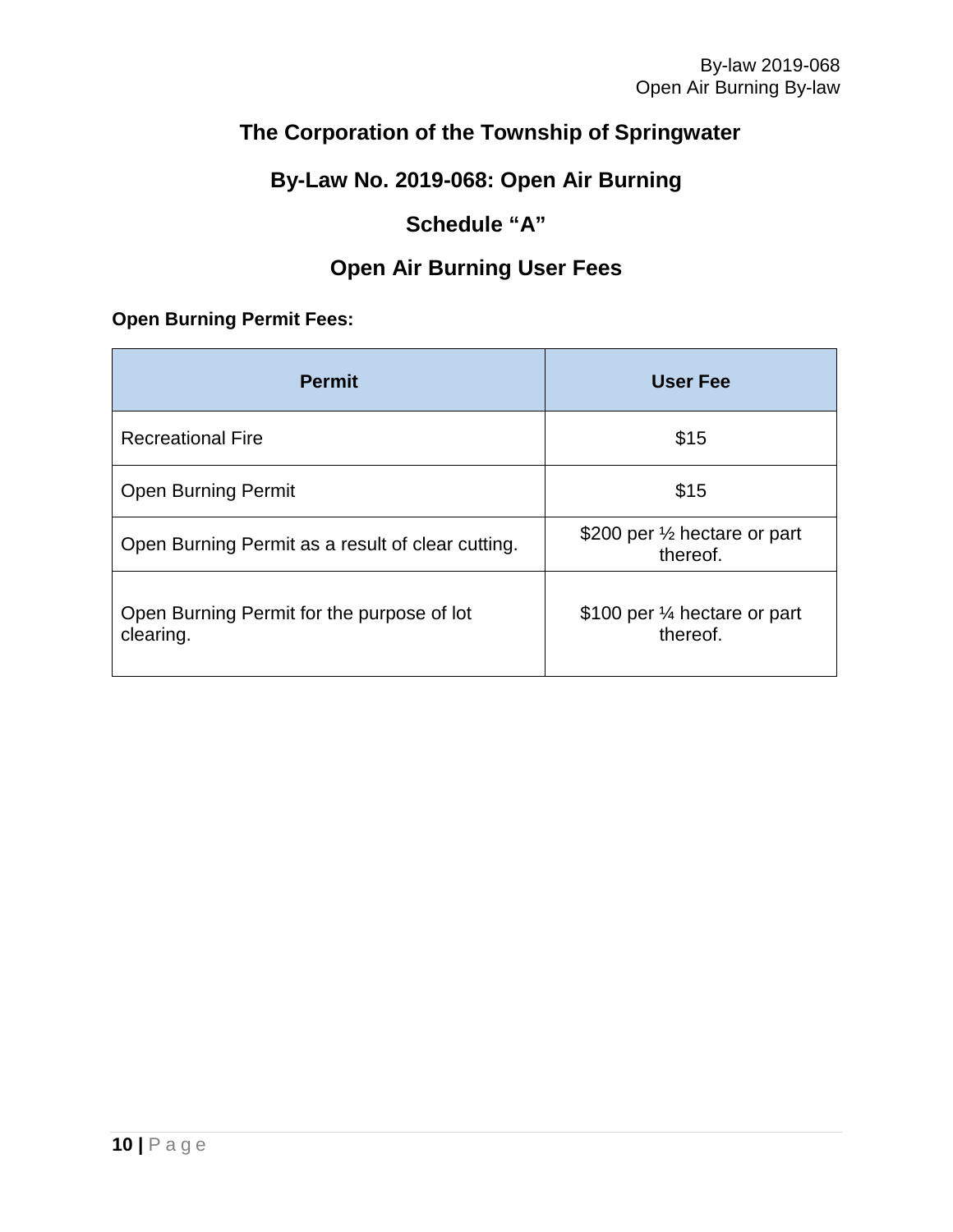## **The Corporation of the Township of Springwater**

## **By-Law No. 2019-068: Open Air Burning**

## **Schedule "B"**

## **Open Air Burning Regulations**

#### **Open Air Burn Fires:**

- 1. An Open Air Burn Fire Permit shall only be issued to the property owner or authorized agent.
- 2. An Open Air Burn Permit shall not be issued to those living in the areas identified on the Township's website.
- 3. Open Air Burning must occur between Sunrise and Sunset only.
- 4. Must not exceed 2 cubic metres (2m L x 2m W x 2m H) in size;.
- 5. A valid Open Air Burn Fire Permit must be issued by the Fire Chief prior to igniting the fire.
- 6. A telephone number where the property owner can be reached must be provided.
- 7. A responsible party 18 years of age or older must be in attendance with the Open Air Burn at all times and shall supervise the burn until it is completely extinguished.
- 8. The responsible party of the Open Air Burn shall be equipped with sufficient water or tools to contain the fire and must have a means of contacting the Fire and Emergency Services Department in case of an emergency.
- 9. The Open Air Burn is not permitted during a fire ban, snow, fog or rainy conditions, when an Air Quality Advisory has been posted, and when the wind speed (sustained or gusts) exceeds 20 km/h or the wind direction is changing frequently.
- 10. Only clean dry brush and clean, untreated and unfinished wood products may be burned.
- 11. Petroleum products, plastics, rubber, painted or treated lumber, construction waste, agricultural waste or any other material shall not be burned.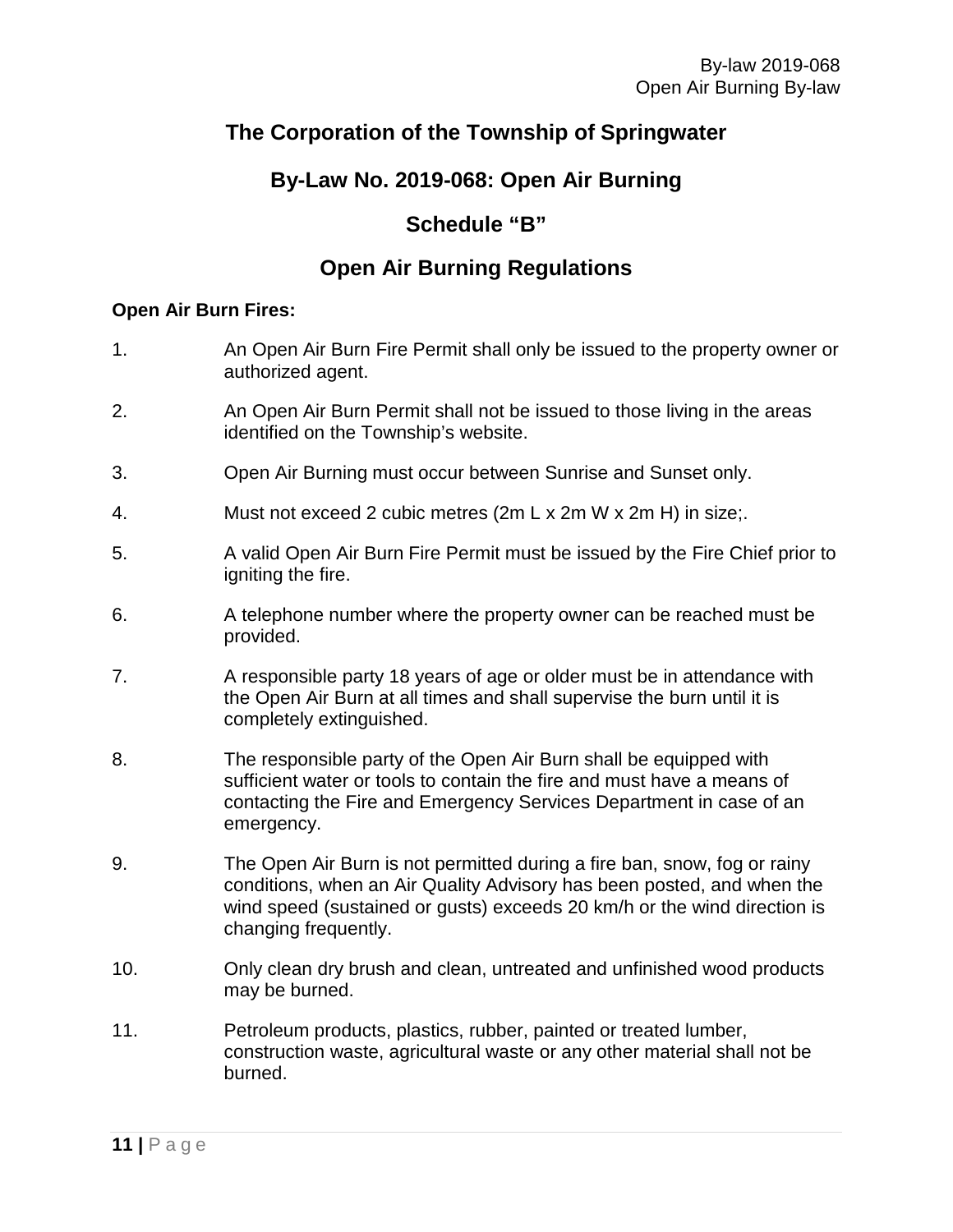- 12. An area of a minimum of 5m adjacent to the Open Air Burn shall be clear of all buildings, structure, combustible material and combustible waste.
- 13. Piled material to be burned shall not be more than 2m in diameter and 2m in height.
- 14. Both the responsible party and property owner are accountable for smoke generated by the open air burn.
- 15. A copy of the open burn Fire Permit shall be presented upon request.

#### **Recreational Fires:**

- 1. A Recreational Fire Permit shall only be issued to the property owner.
- 2. A Recreational Fire Permit must be obtained from the Fire Chief or designate prior to igniting the fire.
- 3. A telephone number where the property owner can be reached must be provided.
- 4. A responsible party 18 years of age or older must be in attendance with the Open Burn at all times and shall supervise the burn until it is completely extinguished.
- 5. The responsible party shall be equipped with sufficient water or tools to contain the fire and must have a means of contacting the Fire and Emergency Services Department in case of an emergency.
- 6. Must not exceed .75m in diameter by .75m in height.
- 7. Only dry firewood may be burned.
- 8. Petroleum products, rubber, yard waste rubbish, construction waste, agricultural waste, painted or treated lumber, grass, leaves, pine needles or any material that may cause excessive smoke is not permitted to be burned.
- 9. There must be adequate means to extinguish the fire present and in close proximity to the fire.
- 10. An area of a minimum distance of 3m adjacent to the Recreational Fire shall be clear of all buildings, structure, combustible material and combustible waste.
- 11. Recreational Fires shall not be permitted when the wind speeds (sustained or gusts) exceed 20km/h, or the wind direction is changing frequently.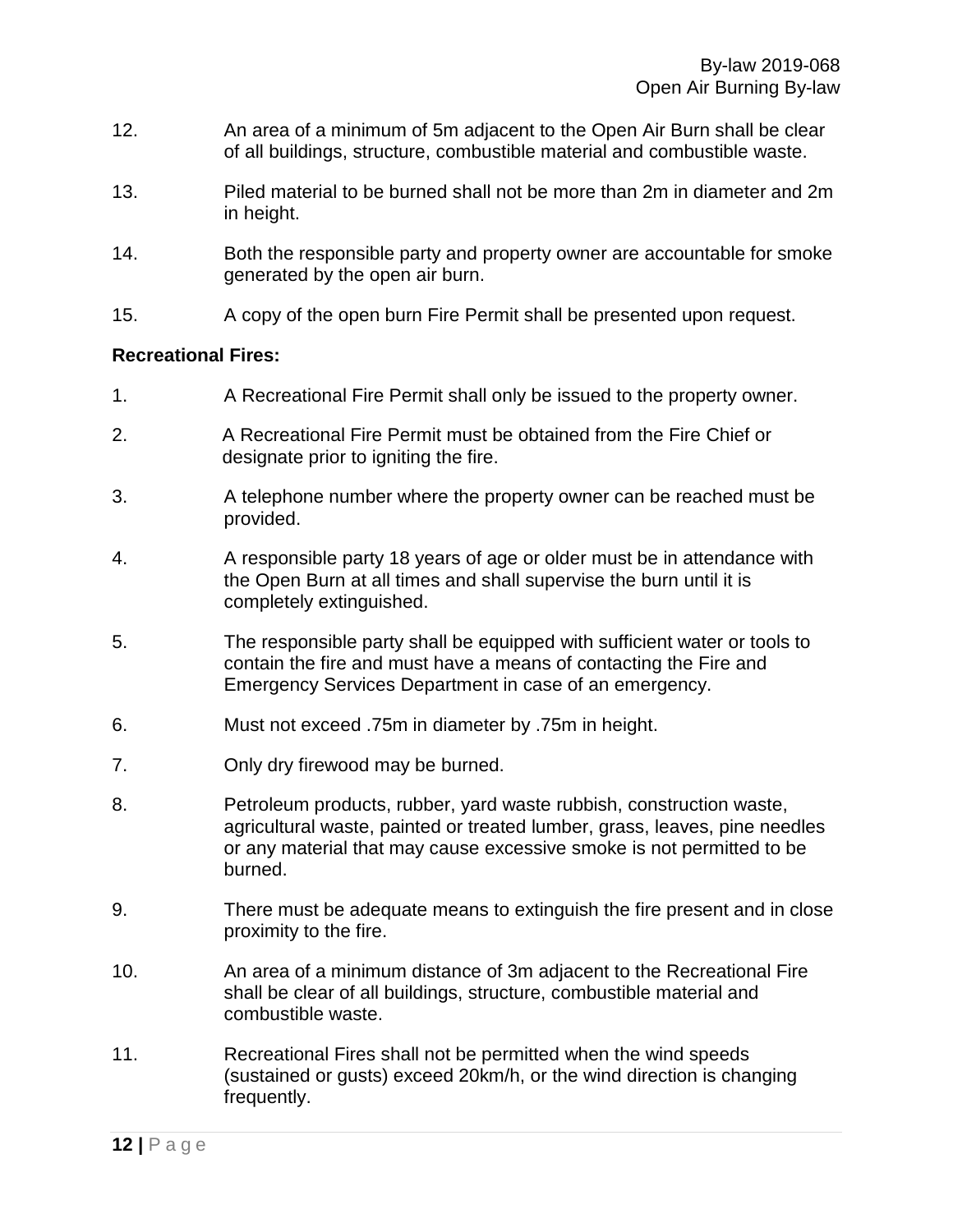- 12. Recreational Fires shall be forbidden when a fire ban has been declared by the Fire Chief or the Ministry of Natural Resources and Forestry.
- 13. Outdoor fire places may be used for Recreational Fires, in a fire safe location. All requirements of Recreational Fires apply to fires in outdoor fire places.
- 14. The responsible party is accountable for any smoke generated by the Recreational Fire.
- 15. A copy of the recreational Fire Permit shall be presented upon request.
- 16. The use of burn barrels is prohibited.

#### **All Fires**

No person shall:

- 1. Set a fire, or permit a fire to burn without a valid Fire Permit;
- 2. Set a fire, or permit a fire to burn in excess of 2 cubic metres (2m L x 2m W x 2m H) in size, unless a permit is received in accordance with Schedule "A" for clear cutting or lot clearing purposes. Such instances shall be approved by the Fire Chief, or designate. ;
- 3. Set a fire, or permit a fire to burn so as to decrease the visibility on any roadway;
- 4. Set a fire, or permit a fire to burn so as to cause danger to any person or structure;
- 5. Set a fire, or permit a fire to burn anywhere other than the location specified on the Fire Permit;
- 6. Create an odour by the setting of a fire, or the burning of a fire, which causes discomfort to any person residing in the area;
- 7. Fail to ensure that no damage is done to any property or injury caused to any person while setting a fire or permitting a fire to burn;
- 8. Fail to ensure that the fire is attended at all times by a responsible person at least 18 years of age and shall ensure that such person attends to such fire until the fire is completely extinguished;
- 9. Fail to ensure that sufficient equipment and resources are available at the burn site to properly to control the fire and for ensuring that the fire is completely extinguished;
- 10.Fail to ensure that the fire is completely extinguished before leaving the burn site.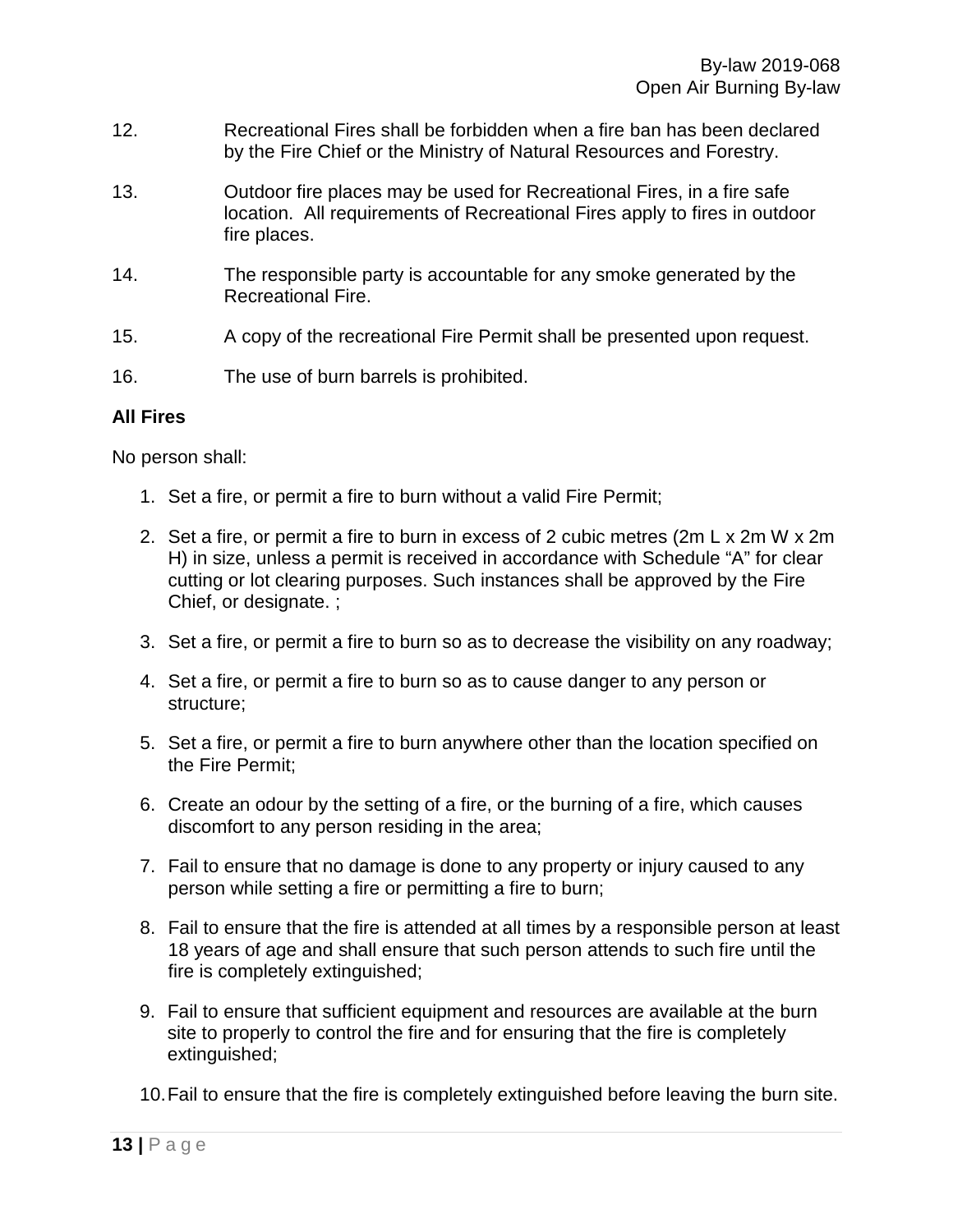## **The Corporation of the Township of Springwater**

## **By-Law No. 2019-068: Open Air Burning**

## **Schedule "C"**

## **Fines - Part I Provincial Offences Act**

\*To be approved by the Provincial Court

### **Fire Chief and/or Fire Department Attendance:**

| <b>Item</b>    | <b>Offence</b>                                                                                                                | <b>Fine</b>              |  |
|----------------|-------------------------------------------------------------------------------------------------------------------------------|--------------------------|--|
| 1              | Set or permit a fire to burn where no permit<br>issued.                                                                       | \$200                    |  |
| 2              | Failure to supervise Open Burning.                                                                                            | \$200                    |  |
| 3              | In the opinion of the fire officer, failure to have<br>adequate water or tools to contain fire                                | \$200                    |  |
| 4              | Burning unauthorized material.                                                                                                | \$300                    |  |
| 5              | Burning too close to building, structure, vehicle,<br>combustible materials.                                                  | \$400                    |  |
| 6              | Burning contrary to wind speed/direction limits.                                                                              | \$400                    |  |
| $\overline{7}$ | Set or permit a fire to burn during Fire Ban.                                                                                 | \$700                    |  |
| 8              | Set off fireworks or flying lanterns during Fire Ban.                                                                         | \$700                    |  |
| 9              | Set or permit a fire to burn that exceeds<br>established guideline.                                                           | \$500                    |  |
| 10             | Failure to extinguish fire when ordered                                                                                       | \$500                    |  |
| 11             | Setting or allowing an Out of Control Fire                                                                                    | \$1,000                  |  |
| 12             | Setting or allowing a fire that in the opinion of the<br>Fire Chief's designate requires the Fire<br>Department to extinguish | <b>Current MTO rates</b> |  |

### **NOTE: Schedule "C" shall be approved by the Provincial Courts and is only included as information.**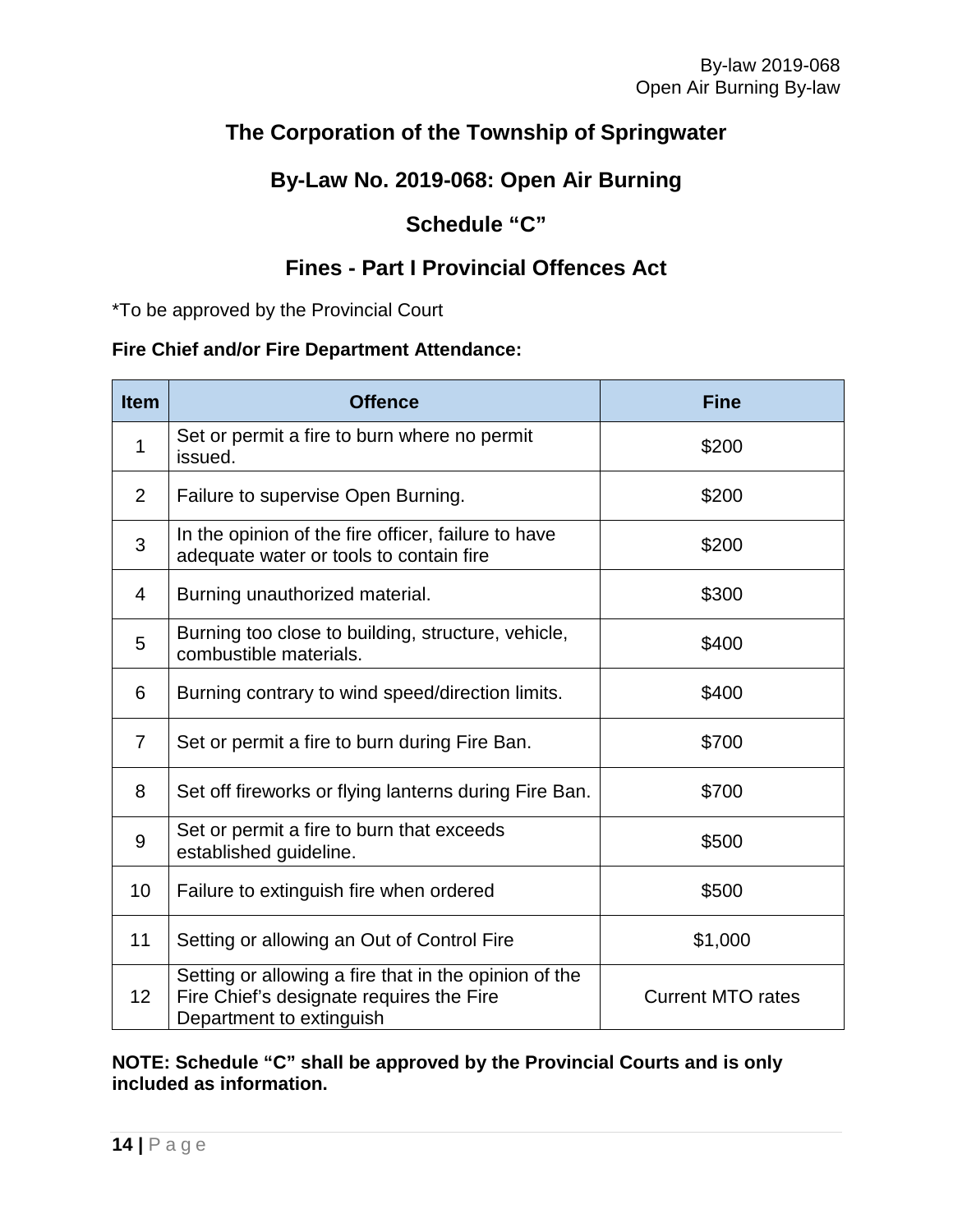### **PROVINCIAL OFFENCES ACT**

#### **PART I**

IT IS ORDERED pursuant to the provisions of the Provincial Offences Act and the rules for the Ontario Court of Justice that the amount set opposite each of the offences in the attached schedule of offences under the Provincial Statutes and Regulations thereunder and Municipal By-Law 2019-068, for the Township of Springwater, attached hereto is the set fine for that offence. This Order is to take effect April 9, 2020

DATED at Newmarket this 9th day of April, 2020

**Esther Rosenberg** 

Regional Senior Justice **Central East Region**